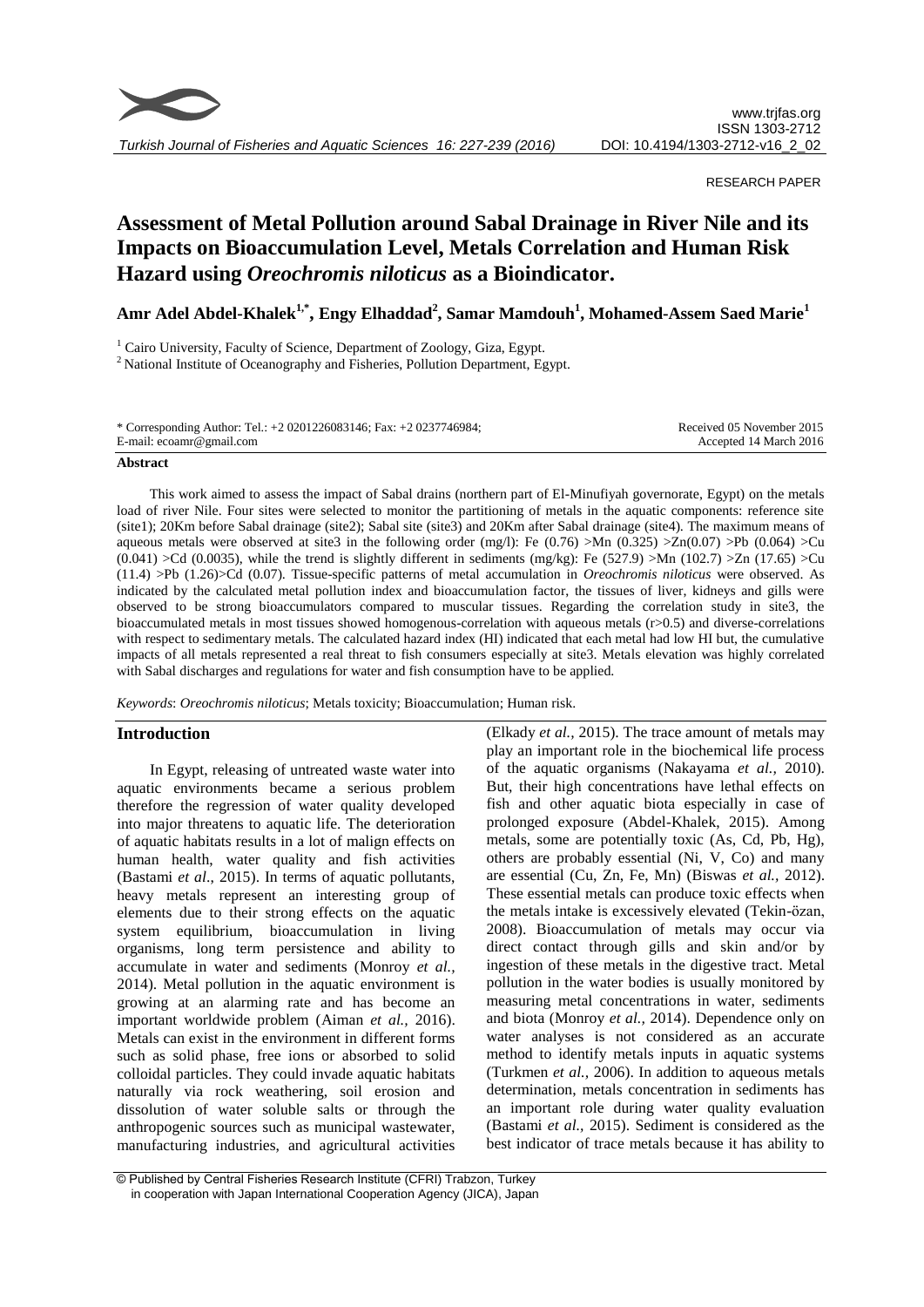absorb dissolved metals and act as a sink for metals that can consider as a non-point source of pollution by releasing it to water column under physicochemical changes (Pejman *et al.,* 2015). Aquatic organisms can bioaccumulate some environmental contaminants up to million times of the concentrations that detected in the water column (U.S.EPA, 2000). Among aquatic organisms, fish can be considered as one of the most significant bioindicator in aquatic habitats (Findik and

Cice, 2011). Fish are particularly vulnerable because they cannot escape from the detrimental effects of pollutants. Also, fish are considered as a key species in trophic levels that concentrate large amounts of metals (Mahboob *et al.,* 2014). Fish are widely consumed by humans due to its high protein content, low saturated fat and sufficient omega fatty acids which are known to support good health. Therefore, various studies have been done worldwide to assess the human risk status related to the consumption of fish tissues from highly polluted sites (Abdel-Khalek, 2015; Bastami *et al.,* 2015). In Egypt, Nile tilapia (*Oreochromis niloticus*) is well-known as the most important freshwater fish species that inhabit river Nile. The wide spreading of *O. niloticus* is mainly attributed to the ability of this species to feed on a variety of food items, high fecundity, grow to a large sizes and survive in a wide range of physical and chemical conditions (Öner *et al*., 2008; Authman *et al.,* 2013). River Nile course receives about 78 main drains that discharging agricultural and industrial wastewater in it. The problems of disposing partially treated or untreated wastewater into river Nile have extremely increased in the past years (Authman *et al.,* 2013). So this work aimed to (1) investigate the impacts of Sabal drainage that releases its contents into the Rashid branch of the river Nile on water and sediment quality (2) characterize the pathway and partitioning of metals in different compartments of river Nile (water, sediment and fish) nearby and remote from Sabal discharges (3) assess the health risks of the consumers after consumption of studied fish species.

# **Materials and Methods**

#### **Characteristics of the Study Area**

Sabal drain is 47 km in length and has 13 branch drains, which serves about 140000 Fadden of fertile lands. These branches carry wastewater from agricultural land to the main drain and spill about 290 million  $m^3$ /year to the Rosetta. The sewage water in Sabal drain comes from six towns which discharge sewage water in the drainage. The industrial wastewater comes from two existing factories. Sabal drainage and its branches were designed to carry a maximum total flow of 0.97 million  $m^3/day$  at its discharging point to Rosetta branch. The total discharges are  $0.81$  million m<sup>3</sup>/d from agriculture, 0.16 million  $m^3/d$  from sewage and 0.0002 million m 3 /d from industrial activities.

#### **Sites of Collection as Represented in Figure 1**

**Site 1** (references site nearby El-kanater El-khyria): remote from any discharges and about 55 Km away from Sabal drainage.

GPS: 30°11'21.03'' N and 31°6'34.08'' E.

**Site 2** (Upstream Sabal drain outlet): About 20 Km before Sabal drainage.

GPS: 30°31'57.94"N and 0°50'53.20"E.

**Site 3** (Sabal drainage): lies in close proximity to Sabal drainage.

GPS: 30°32'13.47"N and 30°51'07.09"E.

**Site 4** (Downstream Sabal drain outlet): About 20 Km after Sabal drainage.

GPS: 30°36'23.50"N and 30°47'51.89"E.

### **Samples Collection**



**Figure 1.** Map of the studied sites.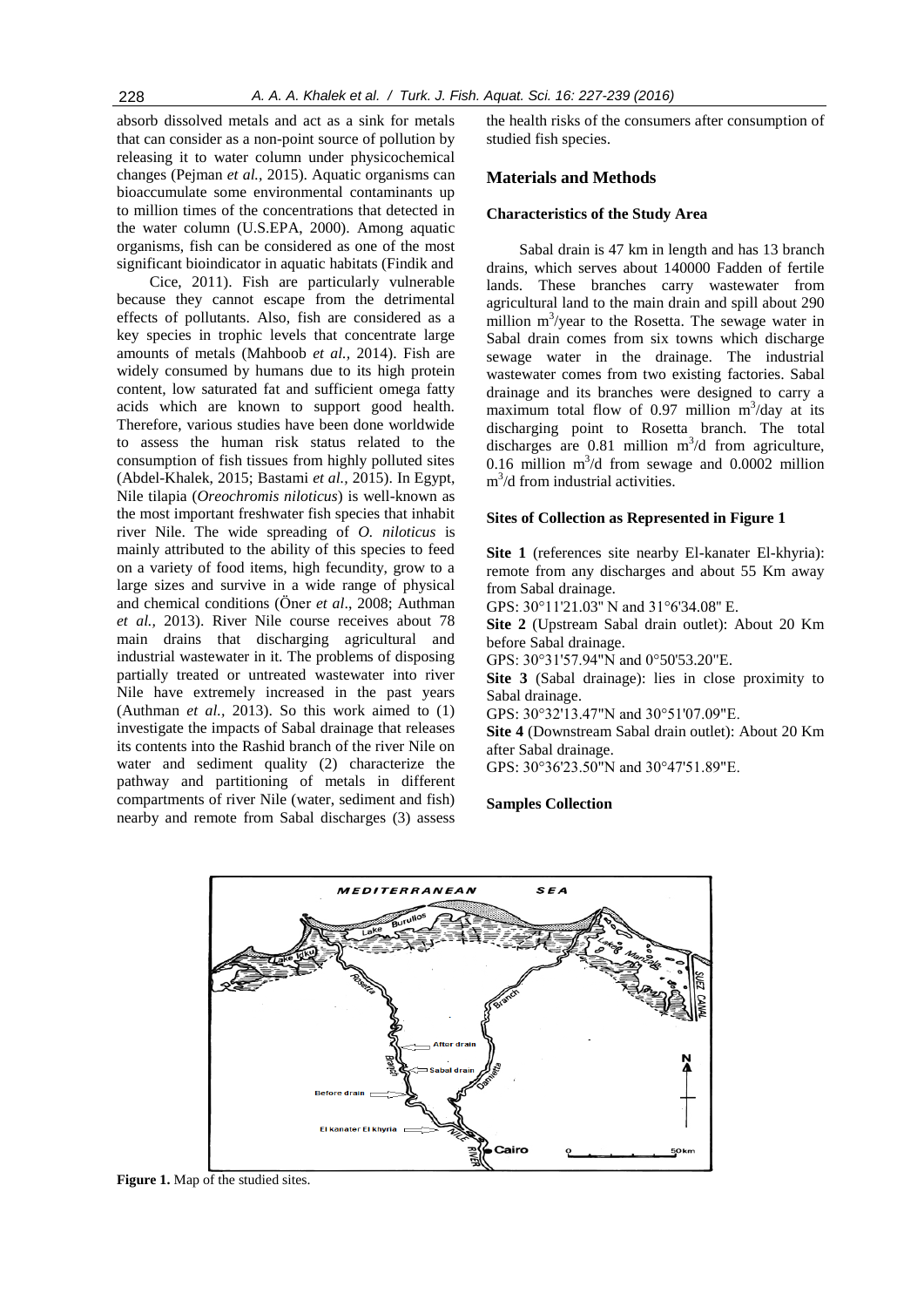Water, sediment and fish samples were collected from four studied sites to study the impacts of metal pollution and water physicochemical characteristics on water quality, sediment contamination, inhabitant fish and human health.

#### **Water Sampling**

Water sampling was achieved according to standard methods for examination of water and wastewater (APHA, 2005). Water samples (n= 4) from each site were collected in various containers that specialized to suit the nature of each parameter. Polyethylene containers of two-liter capacity were used for most chemical analyses. Samples collected for metals analysis were preserved via adding concentrated nitric acid to reduce the pH below 2 to prevent any microbial reactions.

# **Sediment Sampling**

Four core samples up to 20 cm in depth were taken from each sampling site using polyvinyl chloride (PVC) corers. The corers were immediately sealed and stored at 4ºC (Cabrera *et al.,* 1992).

# **Fish Sampling**

Freshwater fish; *Oreochromis niloticus* at its commercial size were collected from the same areas where water and sediment samples were collected with the help of a professional fisherman. Fish were visually examined for the presence of any morphological body abnormalities and any abnormal fish were excluded.

### **Water Analyses**

# **Field Parameters (pH, Electrical Conductivity and Dissolved Oxygen)**

All these parameters were measured in the field using Corning Checkmate II multi-parameter meter.

#### **Biochemical Oxygen Demand (BOD)**

In order to determine biological oxygen demand in the collected water samples, an ORIN BOD fast respirometry system (model 890) with a measuring range of 0-400 mg/l with incubation in a thermostatic incubator chamber model WTW were used according to APHA (2005).

# **Ammonia (NH3)**

Colorimetric determination of ammonia was achieved using Nessler's solution as described by Sauter and Stoup (1990).

### **Nitrite and nitrate content**

Nitrite and nitrate were determined in water by ion chromatography (IC) (model DX-600, USA) as described in APHA (2005).

# **Measurement of Metals in WATER, Sediment and Vital Tissues**

Concentrations of six metals were determined in water, sediment and tissues by flam atomic absorption spectrophotometry, model PerkinElmer-2280, according to APHA (2005). The detection limits of the instrument in ppm were  $\leq 0.002$  for Cu,  $\leq 0.005$  for Zn & Pb,  $\leq 0.01$  for Fe & Mn and  $\leq 0.0005$  for Cd. Sediment samples and tissues named liver, gills, kidney, skin and muscles were acid-digested according to method that explained by Hseu (2004). The measuring accuracy was checked by standard reference material (Lake Superior fish 1946 NIST, National Institute of Standards and Technology, USA) and the recovery ranges was between 90% and 110%. The final metal concentrations were expressed as mg/l in water and as mg/kg dry weight in sediment and tissues.

### **Metal Pollution Index (MPI)**

This index was assessed to estimate the total load of metals in the studied tissues of *O. niloticus* using the equation of Usero et al. (1997): MPI=  $(M_1 \times$  $M_2 \times M_3 \times \ldots \times M_n$ <sup>1/n</sup>.

Where,  $M_n$  is the concentration of metal n (mg/kg dry wt.) in a certain tissue.

# **Bioaccumulation Factor (BAF) of Metals in the Different Tissues**

It is the ratio of the contaminant in an organism to the concentration in the ambient environment at a steady state (U.S.EPA, 2010). Bioaccumulation of heavy metals was calculated in the different vital tissues (liver, gills, kidney, skin and muscles) of *O. niloticus* according to Arnot and Gobas (2006) using the following equation: BAF= Metal concentration in the organ (mg/kg)/Metal concentration in water  $(mg/1)$ .

# **Risk assessment Estimated according to U.S.EPA (2000)**

#### **Average Daily Dose (ADD)**

The level of exposure resulting from the consumption of a particular chemical in fish edible tissue (muscle and skin) can be expressed by estimation of daily intake levels in the following equation:

Average Daily Dose (mg/kg/day) =  $(C \times IR \times EF \times$  $ED$ ) / (BW  $\times$  AT)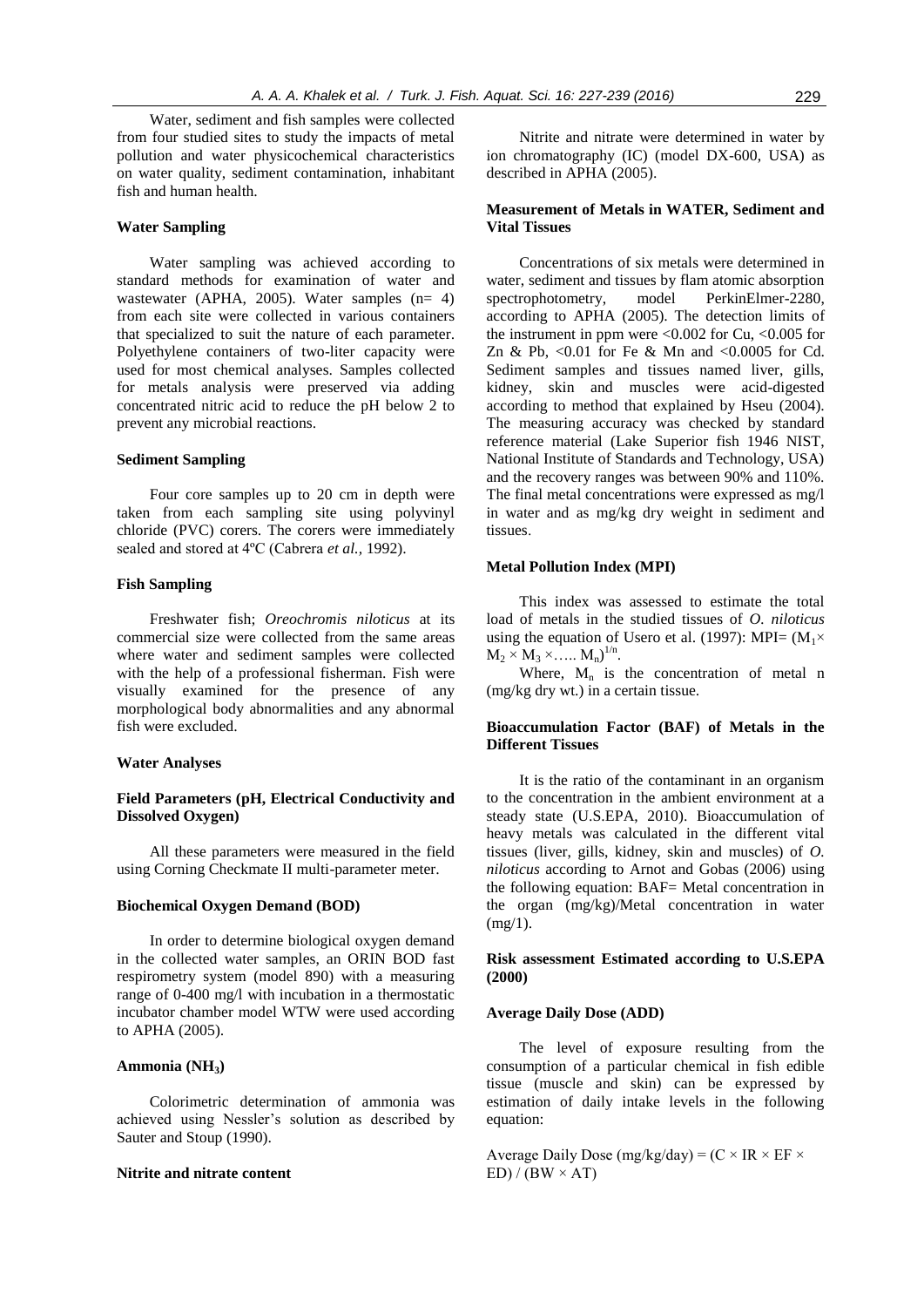Where, **C** is metal concentration in tissue  $(mg/kg)$ . IR is mean ingestion rate which equal 0.0312 kg/day and 0.1424 kg/day for normal adult and habitual fish eaters respectively, EF (Exposure frequency) which is 365 days/year, ED represents the exposure duration in years over a lifetime (70 years), BW (Body weight) which is about 70 kg and AT is average time (70 years × 365 days/year).

### **Hazard Index (HI)**

The hazard index is determined according to the following equation: Hazard Index = ADD/Oral RfD where, Oral RfD = Oral Reference dose of chemical (mg/kg/day) based on the upper level of intake mentioned earlier for each metal for an adult human with average body weight of 70 kg. The oral reference doses (RfD) for Cu, Zn, Pb, Fe, Mn and Cd suggested by FAO/WHO (2006) was 0.14, 0.214, 0.00357, 0.643, 0.157 and 0.001 mg/kg/day, respectively. HI<1.0 indicates that adverse health effects are not likely to occur. Meanwhile, if the HI was greater than or equal to 1.0, it is probably that adverse health effects will be observed.

#### **Statistical Analyses:**

The results were expressed as means  $\pm$  S.E. Data were statistically analyzed using Duncan's multiple range test to evaluate difference in means as indicated by different case letters at P<0.05. The correlation analysis and Pearson's correlation coefficient (r) were used to show the association between the levels of metals in water, sediment, and fish tissues. The statistical analysis was done using SAS version 9.1 (SAS, 2006).

### **Results**

#### **Physicochemical Characteristics of Water**

The physicochemical water analysis of the studied sites (Table 1) showed that, all measured parameters were elevated in Sabal site (site3) compared to that of reference site (site1), with the exception of DO. The present results exhibited that, the values of pH, EC, BOD,  $NH_3$ , NO<sub>2</sub> and NO<sub>3</sub> were directly proportional with the discharge activities while the values of DO were inversely proportional with it.

### **Heavy Metals in Water and Sediment**

The levels of Cu, Zn, Pb, Fe, Mn and Cd in water and sediment samples collected from the studied sites are detailed in Table 2. The values of the analyzed metals in water and sediment samples showed various degrees of contamination with highly significant elevation in Sabal drainage site compared to the reference site. While, the decrease in their concentrations were observed in the other sites showing relative dilution of metals content with increasing distance from the discharge point.

# **Bioaccumulated Metals in Fish Tissues**

The concentrations of almost all analyzed metals were significantly higher in fish tissues that collected from Sabal site (sites3) followed by downstream site (site4) compared with those collected from the reference site (Table 3). The bioaccumulation of metals in different fish tissues exhibited various levels of a tissue-specific pattern with elevated rate of accumulation in the highly metabolic tissues as liver, kidney and gills.

#### **Metal Pollution Index (MPI)**

The data that obtained from MPI (Table 4) showed that the active metabolic tissues (liver and kidney) in addition to gills had high bioaccumulation affinity to the all studied metals. Moreover, the collective accumulation of metals in tissues that collected from the studied sites (represented by the calculated MPI) was in the following order: site3> site4 >site2> site1.

#### **Bioaccumulation Factor (BAF)**

Our results indicated that the calculated BAFs of Cu, Pb & Cd were mainly higher in liver and kidneys while in case of Fe the highest values were obvious in gills, kidneys and liver tissues. Zn & Mn metals had favorable bioaccumulation pattern in gills and skin tissues. Meanwhile, the lowest bioaccumulation values of all studied metals were recorded in muscle tissues (Table 5).

# **The Correlation between Metals in Water-Tissues and in Sediment-tissues of the most polluted site (Sabal site).**

# **Relationship between Metal Concentrations in Water-Tissues**

The correlation between the aqueous and bioaccumulated metals was represented by correlation coefficient (r) in Table 6. The level of all studied aqueous metals in Sabal site showed positive correlations with Cu contents of all tissues except skin. Also, positive correlation between aqueous metals appeared with hepatic, dermal and muscular Cd contents as well as muscular Zn contents. In contrast, negative correlations were noted between most of aqueous metals and the rest of bioaccumulated metals in all tissues except gills content of Zn & Cd and renal Cd contents.

**Relationship between Metal Concentrations in**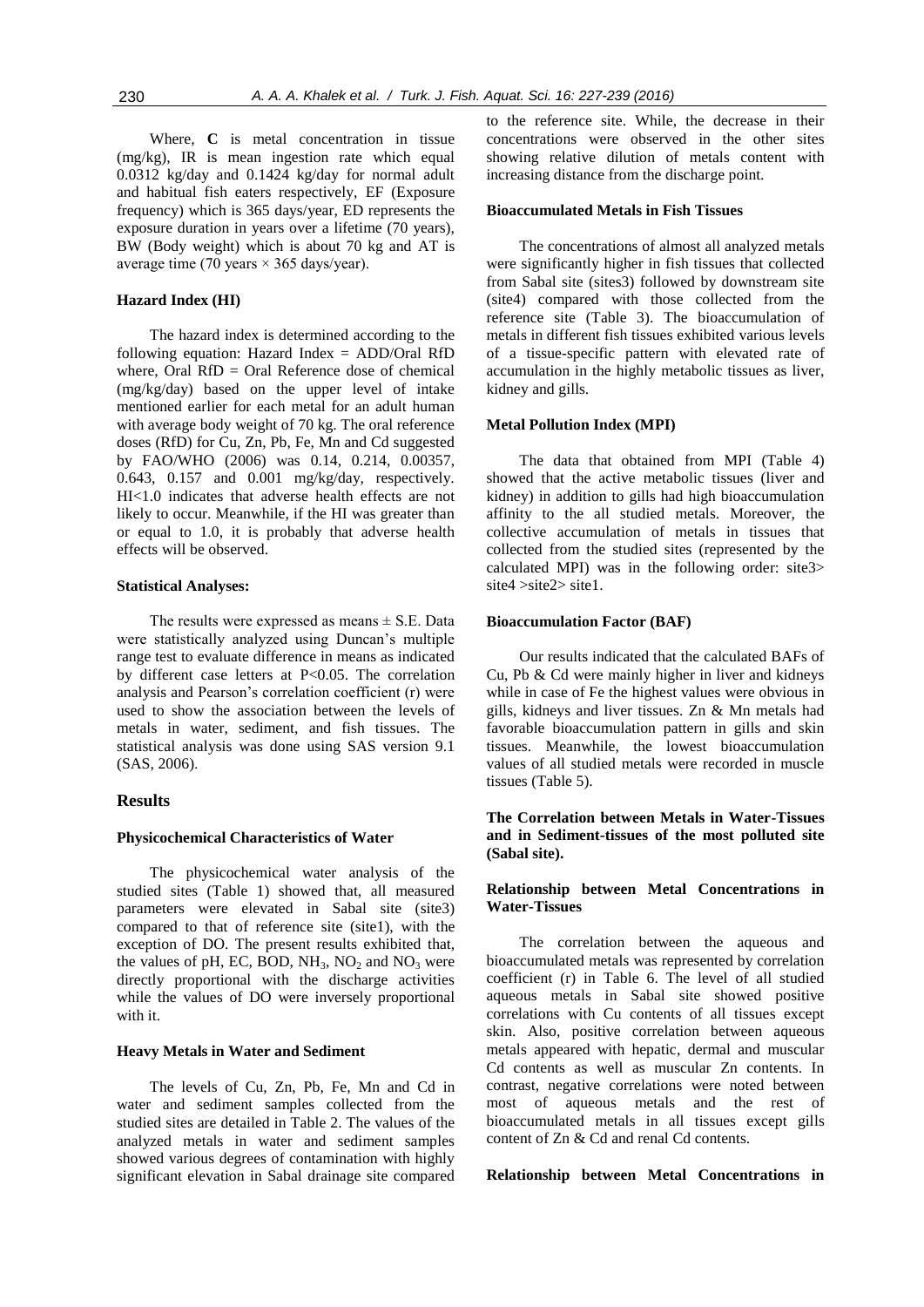| <b>Sites</b>                        | Site1                         | Site2                        | Site3                         | Site4                         |
|-------------------------------------|-------------------------------|------------------------------|-------------------------------|-------------------------------|
| parameters                          | (reference site)              | (upstream site)              | (Sabal site)                  | (downstream site)             |
| pH                                  | $7.73 \pm 0.17^b$             | $7.53 \pm 0.21^b$            | $8.13 \pm 0.17^{\rm a}$       | $7.8 \pm 0.16^b$              |
| Electric conductivity (EC)          | $375.48 \pm 4.1^{\circ}$      | $480 \pm 8.16^{\circ}$       | $678.95 \pm 7.25^{\circ}$     | $547.3 \pm 5.67^b$            |
| Dissolved oxygen (DO mg/l)          | $7.47 \pm 0.83^{\text{a}}$    | $4.45 \pm 0.81^{\rm b}$      | $1.69 \pm 0.56^{\circ}$       | $4.81 \pm 1.32^b$             |
| Biological oxygen demand (BOD mg/l) | $3.5 \pm 0.51^{\circ}$        | $12.58 \pm 1.7^b$            | $27.45 \pm 1.36^{\circ}$      | $14.12 \pm 1.51^{\circ}$      |
| Ammonia ( $NH_3$ mg/l)              | $0.58 \pm 0.17^c$             | $6.02 \pm 1.48^b$            | $9.74 \pm 0.9^{\rm a}$        | $9.18 \pm 0.72^{\text{a}}$    |
| Nitrite $(\mu g/l)$                 | 13.6 $8 \pm 2.36$ d           | $24.26 \pm 3.39$ °           | $43.37 \pm 4.1$ <sup>a</sup>  | $33.57 \pm 4.16^{\mathrm{b}}$ |
| Nitrate $(\mu g/l)$                 | $31.50 \pm 4.71$ <sup>d</sup> | $50.2 \pm 4.12$ <sup>c</sup> | $78.49 \pm 6.58$ <sup>a</sup> | $61.57 \pm 4.78^{\text{b}}$   |

**Table 1.** Physicochemical characteristics of water collected from the studied sites, mean  $\pm$  SE, n= 4 for each site

Means with the same letter in the same row for each parameter are not significantly (P<0.05) different, otherwise they do (Duncan's test).

**Table 2.** Concentrations of heavy metals in water (mg/l) and sediment (mg/kg dry weight) samples of the studied sites, mean  $\pm$  SE, n= 4 for each site

|                                   | Site 1<br>(reference site)      | Site 2<br>(upstream site)        | Site 3<br>(Sabal site)          | Site 4<br>(downstream site)   |
|-----------------------------------|---------------------------------|----------------------------------|---------------------------------|-------------------------------|
|                                   |                                 |                                  |                                 |                               |
| Copper Water                      | $0.012 \pm 0.002$ <sup>d</sup>  | $0.023 \pm 0.002^c$              | $0.041 \pm 0.004^a$             | $0.034 \pm 0.003^b$           |
| Sediments                         | $0.76 \pm 0.15$ <sup>d</sup>    | $3.09 \pm 1.77$ c                | $11.4 \pm 2.37$ <sup>a</sup>    | $6.27 \pm 0.2^b$              |
| Zinc Water                        | $0.015 \pm 0.003$ <sup>d</sup>  | $0.043 \pm 0.004^c$              | $0.07 \pm 0.005^{\text{a}}$     | $0.05 \pm 0.004^b$            |
| Sediments                         | $4.75 \pm 0.96$ c               | $8.41 \pm 0.98$ <sup>b</sup>     | $17.65 \pm 2.37$ <sup>a</sup>   | $15.96 \pm 1.14$ <sup>a</sup> |
| Lead Water<br>Sediments           | $0.015 \pm 0.003$ <sup>d</sup>  | $0.034 \pm 0.003$ c              | $0.064 \pm 0.004$ <sup>a</sup>  | $0.048 \pm 0.005^{\circ}$     |
|                                   | $0.17 \pm 0.08$ <sup>d</sup>    | $0.59 \pm 0.153$ <sup>c</sup>    | $1.26 \pm 0.04^a$               | $1.05 \pm 0.12^b$             |
| Iron Water                        | $0.23 \pm 0.006^d$              | $0.45 \pm 0.007^{\circ}$         | $0.76 \pm 0.008^a$              | $0.54 \pm 0.005^b$            |
| <b>Sediments</b>                  | $285.31 \pm 20.81$ <sup>c</sup> | 367.31 $\pm$ 21.49 <sup>bc</sup> | $527.9 \pm 106.91$ <sup>a</sup> | $414.93 \pm 37.56^{\circ}$    |
| Manganese Water                   | $0.033 \pm 0.004$ <sup>d</sup>  | $0.107 \pm 0.005$ <sup>c</sup>   | $0.325 \pm 0.004^{\circ}$       | $0.182 \pm 0.006^{\circ}$     |
| Sediments                         | $34.16 \pm 11.27$ <sup>c</sup>  | $52.93 \pm 4.97$ <sup>bc</sup>   | $102.71 \pm 21.26^a$            | $65.69 \pm 1.33^b$            |
| Cadmium Water<br><b>Sediments</b> | $0 \pm 0$ c                     | $0.0013 \pm 0.0005^{\circ}$      | $0.0035 \pm 0.001$ <sup>a</sup> | $0.0015 \pm 0.001^{\circ}$    |
|                                   | $0.02 \pm 0.01$ c               | $0.03 \pm 0.01^{\circ}$          | $0.07 \pm 0.02$ <sup>a</sup>    | $0.04 \pm 0.01^{\rm b}$       |

Means with the same letter in the same row for each metal are not significantly (P<0.05) different, otherwise they do (Duncan's test).

# **Sediment-Tissues**

The correlation between the concentrations of the examined metals in sediment with the bioaccumulated metals in different tissues that collected from the most polluted site (Sabal site) are represented by correlation coefficient (r) in Table 7. The relationship between sedimentary Cu was positively with Pb, Fe & Mn in all tissues and with hepatic, renal and dermal Zn contents along with Cu contents in skin tissue. On the other side, the sedimentary Cu was negatively related with Cu contents in all tissues except skin and with hepatic Cd contents in addition to muscular Zn & Cd contents. Zinc level in the sediment samples of Sabal site revealed strong positive relationships with Zn, Mn & Cd contents in the gills and with renal Zn & Cd contents but the only negative correlation was with hepatic Cd contents. The concentration of Pb in the polluted sediment showed significant positive relationships with Zn contents of gills, kidney & muscle tissues and with Cd contents of gills, kidney & skin tissues. Inversely, negative correlations were

found with the Fe contents of the all tissues and with Zn contents of the liver and skin tissues. The sediment Fe contents correlated positively with Zn, Mn & Cd contents in the gill and with renal Zn & Cd contents. Moreover, there were significant negative correlations with hepatic Zn & Cd contents. The sedimentary Mn was positively correlated with all hepatic and dermal metals content except Cu & Cd. Another positive correlation was observed with gill contents of Pb & Fe as well as renal and muscular Pb, Fe & Mn contents. Moreover, there were significant negative correlations between sedimentary Mn with Cu contents of all studied tissues except in skin and with Zn & Cd contents in gill and muscle tissues as well as Cd contents in skin tissues. The level of Cd in the polluted sediment showed positive associations with the Cu contents of the all studied tissues except skin and with the Cd contents in all organs except the gill and kidney tissues as well as Zn contents of the muscle. On the other hand, significant negative relationships were recorded between Cd contents of sediment with Pb, Fe & Mn of all tissues and with Zn contents of gill, kidney & skin tissues as well as with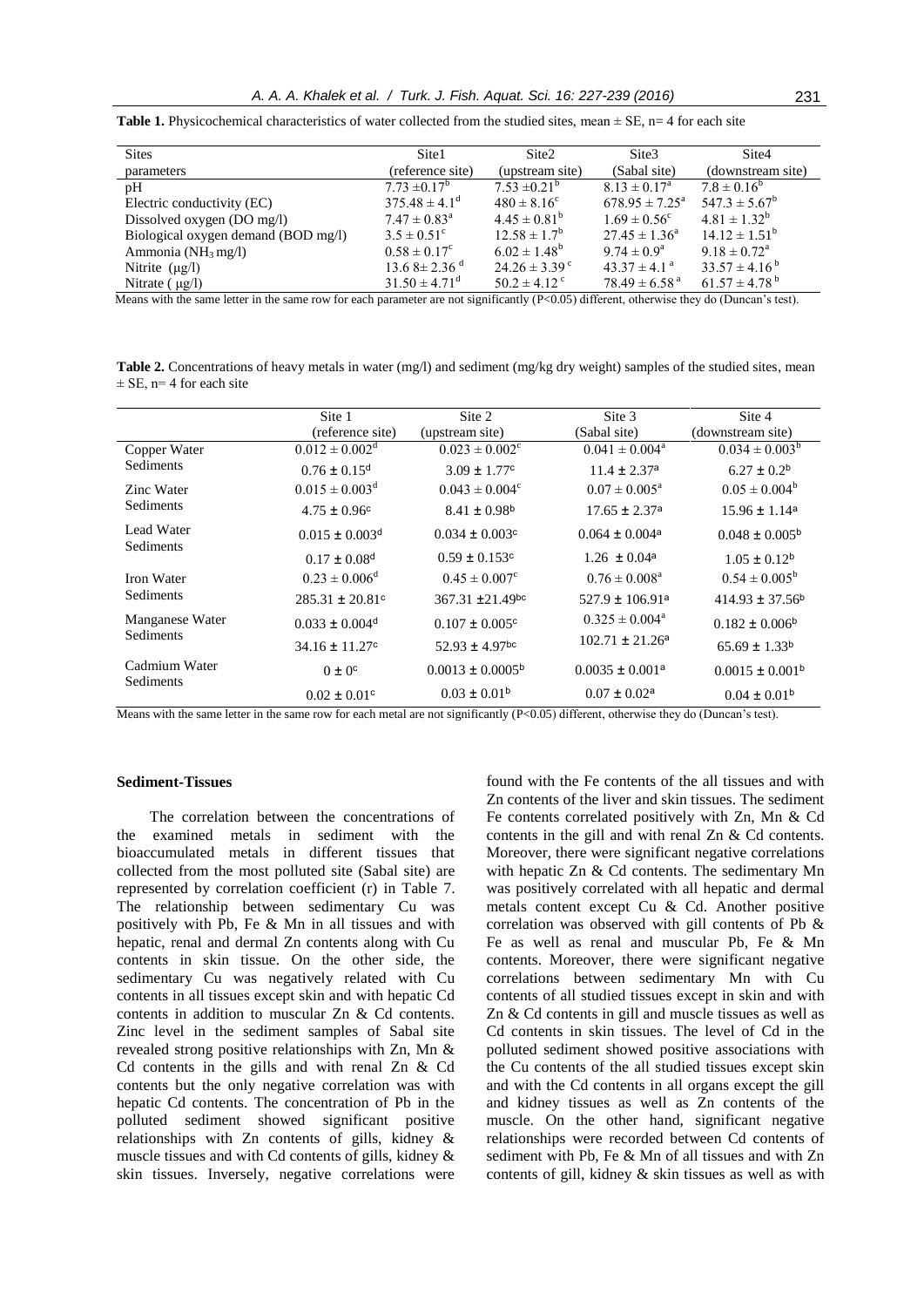| <b>Sites</b>   | Site 1                         | Site 2                        | Site 3                      | Site 4                        |
|----------------|--------------------------------|-------------------------------|-----------------------------|-------------------------------|
| <b>Tissues</b> | (reference site)               | (upstream site)               | (Sabal site)                | (downstream site)             |
| Copper         |                                |                               |                             |                               |
| Liver          | $1.83 \pm 0.43^d$              | $8.7 \pm 1.19^c$              | $13.28 \pm 1.01^a$          | $10 \pm 0.79^b$               |
| Gills          | $3.05 \pm 0.13^d$              | $6.08 \pm 0.43^{\circ}$       | $11.11 \pm 0.25^{\text{a}}$ | $8.86 \pm 1.44^b$             |
| Kidneys        | $2.09 \pm 0.25$ <sup>c</sup>   | $6.8 \pm 1^{b}$               | $8.98 \pm 0.86^a$           | $6.49 \pm 0.88^b$             |
| Skin           | $2.02 \pm 0.29$ <sup>d</sup>   | $3.92 \pm 0.5^{\circ}$        | $5.83 \pm 0.29^{\rm a}$     | $5.28 \pm 0.47^b$             |
| Muscles        | $2.14 \pm 0.08$ <sup>d</sup>   | $4.51\pm0.28^{\rm c}$         | $7.56 \pm 0.37^{\rm a}$     | $6.39 \pm 1.43^b$             |
| Zinc           |                                |                               |                             |                               |
| Liver          | $3.20 \pm 1.10^c$              | $33.78 \pm 4.93^b$            | $55.79 \pm 12.32^{\circ}$   | $35.04 \pm 8.12^b$            |
| Gills          | $12.14 \pm 4.87$ <sup>c</sup>  | $53.07 \pm 12.61^b$           | $112.18 \pm 15.43^a$        | $55.08 \pm 15.47^b$           |
| Kidneys        | $6.78 \pm 1.93^d$              | $26.25 \pm 8.55$ °            | $88.76 \pm 21.18^a$         | $64.57 \pm 10.20^b$           |
| Skin           | $32.10 \pm 8.62^b$             | $43.57 \pm 8.48^b$            | $59.12 \pm 14.31^a$         | $59.11 \pm 13.52^{\text{a}}$  |
| Muscles        | $5.49 \pm 1.26^b$              | $13.88 \pm 3.39^b$            | $67.41 \pm 24.54^a$         | $13.39 \pm 0.94^b$            |
| Lead           |                                |                               |                             |                               |
| Liver          | $0.32 \pm 0.13^d$              | $3.28 \pm 0.57^{\circ}$       | $7.56 \pm 0.98^{\text{a}}$  | $5.10 \pm 1.35^b$             |
| Gills          | $0.59 \pm 0.11$ <sup>c</sup>   | $1.72 \pm 0.72^b$             | $3.07 \pm 0.54^{\text{a}}$  | $1.48 \pm 0.36^b$             |
| Kidneys        | $2.50 \pm 0.5^b$               | $1.55 \pm 0.59^c$             | $4.10 \pm 1.1^a$            | $2.23 \pm 0.33^{bc}$          |
| Skin           | $0.29 \pm 0.05^{\circ}$        | $0.82 \pm 0.16^b$             | $1.17 \pm 0.20^a$           | $0.83\pm0.08^{\rm b}$         |
| <b>Muscles</b> | $0.20 \pm 0.14^b$              | $0.96 \pm 0.49^{\rm a}$       | $1.18 \pm 0.41^{\circ}$     | $1.02 \pm 0.35^{\text{a}}$    |
| Iron           |                                |                               |                             |                               |
| Liver          | $74.71 \pm 12.34$ <sup>d</sup> | $236.65 \pm 32.91^{\circ}$    | $514.07 \pm 34.61^a$        | $288.04 \pm 32.79^b$          |
| Gills          | $95.02 \pm 24.16^{\circ}$      | $280.48 \pm 19.72^b$          | $367.98 \pm 29.08^a$        | $278.11 \pm 30.92^b$          |
| Kidneys        | $81.7 \pm 5.91$ <sup>c</sup>   | $270.00 \pm 62.06^b$          | $446.49 \pm 33.84^a$        | $261.00 \pm 44.74^b$          |
| Skin           | $38.41 \pm 6.24^c$             | $133.3 \pm 43.69^b$           | $200.86 \pm 37.36^a$        | $54.58 \pm 9.83$ <sup>c</sup> |
| Muscles        | $7.47 \pm 1.53$ <sup>c</sup>   | $67.41 \pm 18.55^b$           | $103.24 \pm 21.67^a$        | $68.04 \pm 6.89^b$            |
| Manganese      |                                |                               |                             |                               |
| Liver          | $1.13 \pm 0.22$ <sup>d</sup>   | $6.49 \pm 0.51$ <sup>c</sup>  | $59.80 \pm 9.49^{\circ}$    | $17.74 \pm 3.01^b$            |
| Gills          | $14.29 \pm 4.68^b$             | $24.17 \pm 3.8^b$             | $29.74 \pm 17.01^a$         | $27.33 \pm 5.83^a$            |
| Kidneys        | $3.48 \pm 0.83^c$              | $11.15 \pm 1.72$ <sup>c</sup> | $20.15 \pm 2.91^a$          | $9.61 \pm 1.64^b$             |
| Skin           | $12.72 \pm 2.76^{\circ}$       | $18.8 \pm 2.76^b$             | $28.15 \pm 1.71^a$          | $19.23 \pm 3.05^b$            |
| Muscles        | $0.55 \pm 0.2^{\circ}$         | $0.42 \pm 0.07^c$             | $2.64 \pm 0.60^a$           | $1.52 \pm 0.26^b$             |
| Cadmium        |                                |                               |                             |                               |
| Liver          | $0.09 \pm 0.02^c$              | $0.22 \pm 0.05^c$             | $2.58 \pm 0.31^a$           | $0.57 \pm 0.25^b$             |
| Gills          | $0.16 \pm 0.02^c$              | $0.45 \pm 0.04^b$             | $0.82 \pm 0.27^{\rm a}$     | $0.46 \pm 0.28^b$             |
| Kidneys        | $0.043 \pm 0.02^b$             | $0.41 \pm 0.05^b$             | $2.28 \pm 0.67^{\rm a}$     | $1.98 \pm 0.45^{\text{a}}$    |
| Skin           | $0.12 \pm 0.05^{\circ}$        | $0.26 \pm 0.11^b$             | $0.44\pm0.08^{\rm a}$       | $0.26 \pm 0.16^b$             |
| Muscles        | $0.03 \pm 0.02^{\circ}$        | $0.25 \pm 0.07^b$             | $0.32\pm0.07^{\rm a}$       | $0.35 \pm 0.09^a$             |

**Table 3.** Bioaccumulated metals (mg/kg dry wt) in different tissues of *O. niloticus*, mean  $\pm$  SE, n = 8 for each site

Means with the same letter in the same row for each parameter are not significantly  $(P<0.05)$  different, otherwise they do (Duncan's test).

**Table 4.** Metal pollution index (MPI) of the studied metals in vital tissues of *O. niloticus* in the studied sites

| Organs Sites             | Liver | Kidneys | Gills | Skin  | Muscles |
|--------------------------|-------|---------|-------|-------|---------|
| Site 1 (Reference site)  | . 56  | 2.75    | 4.10  | 3.21  | 0.81    |
| Site 2 (Upstream site)   | 8.29  | 8.36    | 10.92 | 6.71  | 2.74    |
| Site 3 (Sabal site)      | 27.62 | 20.16   | 18.03 | 10.01 | 6.12    |
| Site 4 (Downstream site) | 13.16 | 12.48   | 1.67  | 6.43  | 3.83    |

dermal Cu content.

### **Human Risk Assessment**

Based on the values of HI at mean ingestion rate for normal adult and habitual fish eaters, there was no adverse health effect is likely to occur (all values of HI<1). But, some HI values (ex. cadmium in case of habitual fish eaters at Sabal site) were higher than other values along the studied sites showing alarming values (Table 8). In general, HI values for each examined metal do not pose unacceptable threats at mean ingestion rate for muscle and skin tissues. The

cumulative values of all metals (in muscle and skin) represented a real health threat to fish consumers as the values of HI exceeded the safe limit and the risk may significantly increase when these tissues are collectively consumed.

# **Discussion**

### **Physicochemical Characteristics of Water**

The high level of all studied physicochemical parameters in addition to the sharp decrease in DO values represented the deterioration of water quality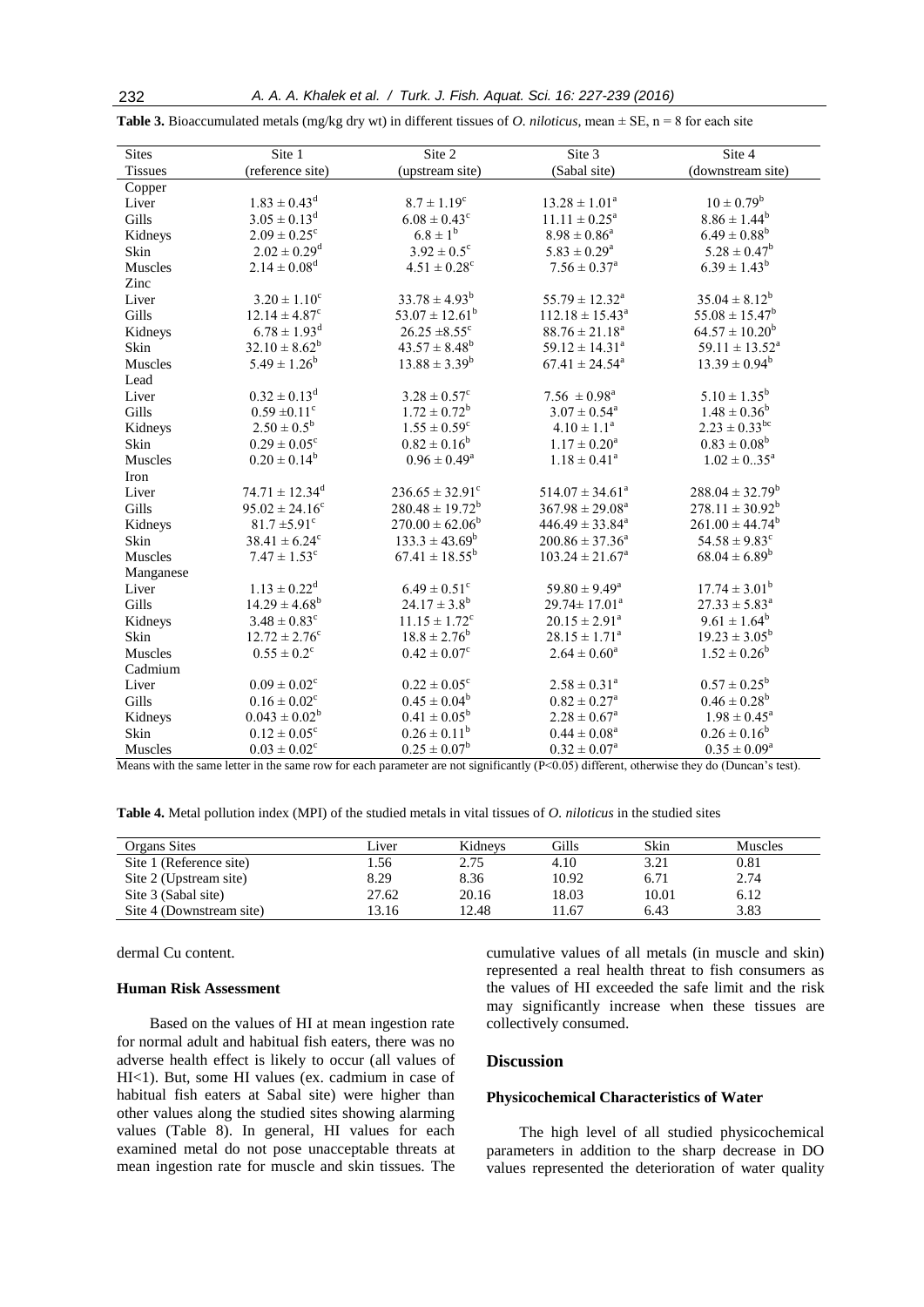| <b>Sites</b>   | Site 1           | Site 2          | Site 3       | Site 4            |
|----------------|------------------|-----------------|--------------|-------------------|
| <b>Tissues</b> | (reference site) | (upstream site) | (Sabal site) | (downstream site) |
| Copper         |                  |                 |              |                   |
| Liver          | 152.5            | 378.26          | 323.9        | 294.12            |
| Gills          | 254.17           | 264.35          | 270.96       | 260.59            |
| Kidneys        | 174.17           | 295.65          | 219.02       | 190.88            |
| Skin           | 168.33           | 170.43          | 142.20       | 155.29            |
| <b>Muscles</b> | 178.33           | 196.09          | 184.39       | 187.94            |
| Zinc           |                  |                 |              |                   |
| Liver          | 213.33           | 785.58          | 797          | 700.8             |
| Gills          | 809.33           | 1234.19         | 1602.57      | 1101.6            |
| Kidneys        | 452              | 610.47          | 1268         | 1291.4            |
| Skin           | 2140             | 1013.26         | 844.57       | 1182.2            |
| Muscles        | 366              | 322.79          | 963          | 267.8             |
| Lead           |                  |                 |              |                   |
| Liver          | 21.33            | 96.47           | 118.13       | 106.25            |
| Gills          | 39.33            | 50.59           | 47.97        | 30.83             |
| Kidneys        | 166.67           | 45.59           | 64.06        | 46.46             |
| Skin           | 19.33            | 24.12           | 18.28        | 17.29             |
| <b>Muscles</b> | 13.33            | 28.24           | 18.44        | 21.25             |
| Iron           |                  |                 |              |                   |
| Liver          | 324.83           | 525.89          | 676.41       | 533.41            |
| Gills          | 413.13           | 623.29          | 484.18       | 515.02            |
| Kidneys        | 355.22           | 600             | 587.49       | 482.33            |
| Skin           | 167              | 296.22          | 264.25       | 101.07            |
| Muscles        | 32.48            | 149.8           | 135.84       | 126               |
| Manganese      |                  |                 |              |                   |
| Liver          | 34.24            | 60.65           | 184          | 97.47             |
| Gills          | 433.03           | 225.89          | 91.51        | 150.16            |
| Kidneys        | 105.45           | 104.21          | 62           | 52.80             |
| Skin           | 385.45           | 175.70          | 86.62        | 105.66            |
| <b>Muscles</b> | 16.67            | 3.93            | 8.12         | 8.35              |
| Cadmium        |                  |                 |              |                   |
| Liver          | $\boldsymbol{0}$ | 169.23          | 737.14       | 380               |
| Gills          | $\boldsymbol{0}$ | 346.15          | 234.28       | 306.67            |
| Kidneys        | $\overline{0}$   | 315.38          | 651.43       | 1320              |
| Skin           | $\boldsymbol{0}$ | 200             | 125.71       | 173.33            |
| Muscles        | $\boldsymbol{0}$ | 192.31          | 91.43        | 233.33            |

**Table 5.** Bioaccumulation factor (BAF) of the analyzed metals (l/kg) in different tissues of *O. niloticus* in the studied sites

in the vicinity of Sabal drainage. The relatively high pH might be attributed to the sewage discharges from Sabal drainage that might cause bad effects on some beneficial bacteria which necessitate slightly acidic pH to decompose toxic elements into less harmful forms (Malik *et al.,* 2010). Electric conductivity is the ability of the water to conduct an electrical current, and is an indirect measure of the ion concentration (Sarwar and Wazir, 1988). The increased EC recorded nearby Sabal drain being affected by the amount and quality of discharges, as well as the anthropogenic impact. The BOD is an empirical analysis that determines the amount of oxygen needed for microorganisms in the water samples to oxidize any biodegradable organic matter, as well as the quantity of oxygen used in its respiration (APHA, 2005). High BOD values reflect the elevated biological activities, the excessive growth of microorganisms and sever biological contamination of water. The biological activities of water were confirmed by high concentrations of nitrate and nitrite in water. These high concentrations may induce excessive algal growth and sever  $O_2$  depletion in water (Osman *et al.*, 2010). Fathi and Flower (2005) showed that overflow of organic matter may cause a depletion of DO due to the decomposition of this suspended organic matter. Persistent exposure to low oxygen level will increase fish vulnerability to other environmental stress (Osman *et al.,* 2010) because fish have to increase the respiratory rate to compensate the low  $O_2$  level and consequently increase the pollutants accumulation via gill membranes. The increased  $NH<sub>3</sub>$  in water indicates the existence of highly active pollutants that comes from sewage overflows, industrial discharge and agriculture runoff as well as due to the decomposition of organic matters.  $NH<sub>3</sub>$  can easily penetrate the membranes of the gills, causing nervous system disorders and even death in high concentrations (Osman and Kloas, 2010).

#### **Aqueous and Sedimentary Metal Contents**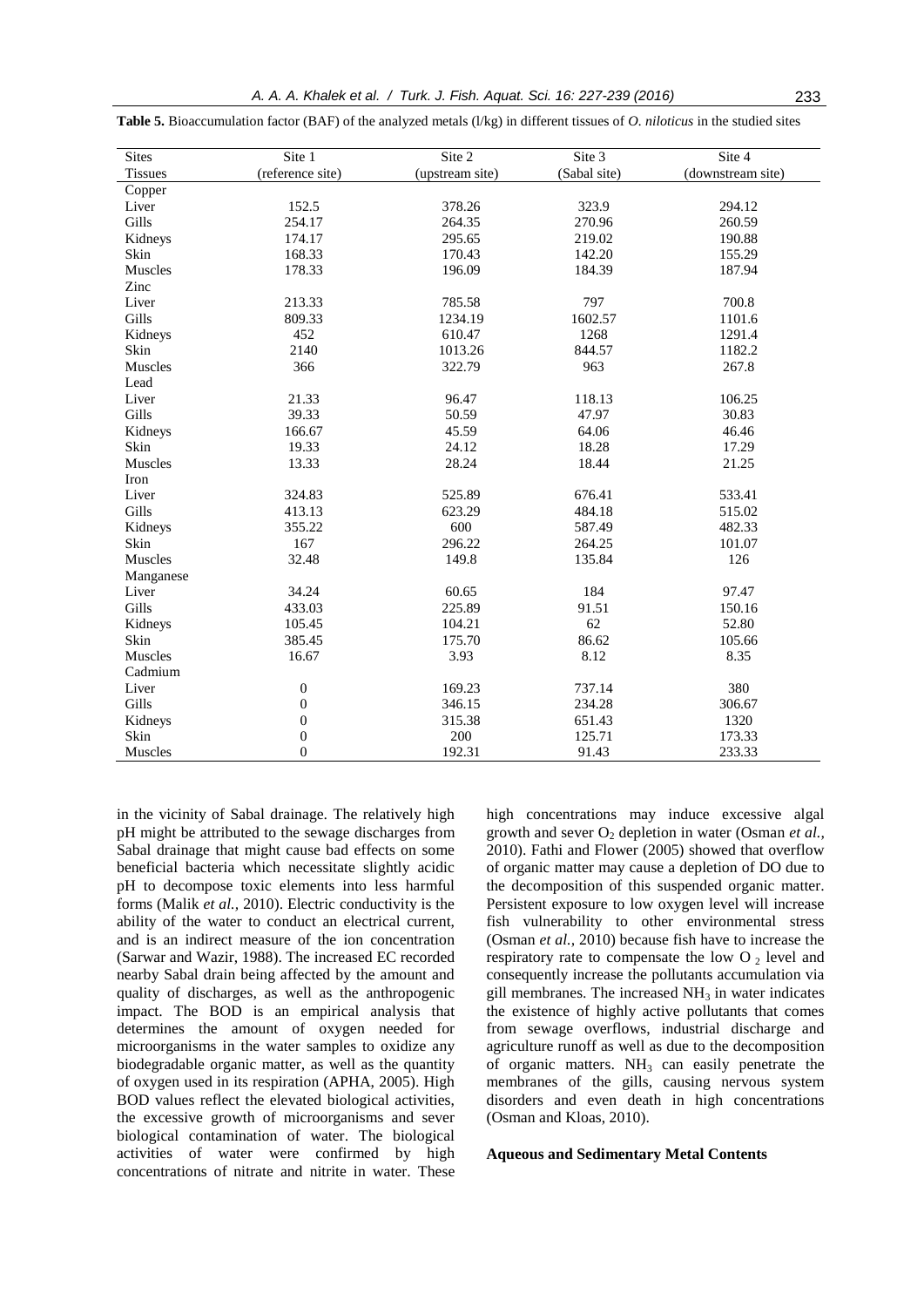| Water Organs   | Cu       | Zn       | Pb       | Fe       | Mn       | Cd       |
|----------------|----------|----------|----------|----------|----------|----------|
| Liver          |          |          |          |          |          |          |
| Cu             | $+0.99*$ | $+0.99*$ | $+0.99*$ | $+0.99*$ | $+0.99*$ | $+0.86*$ |
| Zn             | $-0.74*$ | $-0.77*$ | $-0.70*$ | $-0.61*$ | $-0.61*$ | $-0.25$  |
| Pb             | $-0.99*$ | $-0.99*$ | $-0.99*$ | $-0.99*$ | $-0.99*$ | $-0.86*$ |
| Fe             | $-0.89*$ | $-0.91*$ | $-0.87*$ | $-0.80*$ | $-0.80*$ | $-0.50*$ |
| Mn             | $-0.99*$ | $-0.99*$ | $-0.99*$ | $-0.99*$ | $-0.99*$ | $-0.87*$ |
| Cd             | $+0.81*$ | $+0.78*$ | $+0.84*$ | $+0.90*$ | $+0.90*$ | $+0.99*$ |
| Gills          |          |          |          |          |          |          |
| Cu             | $+0.99*$ | $+0.99*$ | $+0.99*$ | $+0.99*$ | $+0.99*$ | $+0.86*$ |
| Zn             | $-0.08$  | $-0.03$  | $-0.13$  | $-0.24$  | $-0.24$  | $-0.61*$ |
| Pb             | $-0.99*$ | $-0.99*$ | $-0.99*$ | $-0.99*$ | $-0.99*$ | $-0.86*$ |
| Fe             | $-0.89*$ | $-0.91*$ | $-0.87*$ | $-0.80*$ | $-0.80*$ | $-0.50*$ |
| Mn             | $-0.89*$ | $-0.87*$ | $-0.92*$ | $-0.96*$ | $-0.96*$ | $-0.99*$ |
| Cd             | $+0.14$  | $+0.18$  | $+0.09$  | $-0.03$  | $-0.03$  | $-0.42$  |
| Kidneys        |          |          |          |          |          |          |
| Cu             | $+0.99*$ | $+0.99*$ | $+0.99*$ | $+0.99*$ | $+0.99*$ | $+0.86*$ |
| Zn             | $-0.54*$ | $-0.51*$ | $-0.59*$ | $-0.68*$ | $-0.68*$ | $-0.91*$ |
| Pb             | $-0.99*$ | $-0.99*$ | $-0.99*$ | $-0.99*$ | $-0.99*$ | $-0.86*$ |
| Fe             | $-0.89*$ | $-0.91*$ | $-0.87*$ | $-0.80*$ | $-0.80*$ | $-0.50*$ |
| Mn             | $-0.99*$ | $-0.99*$ | $-0.99*$ | $-0.99*$ | $-0.99*$ | $-0.87*$ |
| C <sub>d</sub> | $+0.32$  | $+0.36$  | $+0.27$  | $+0.16$  | $+0.16$  | $-0.25$  |
| Skin           |          |          |          |          |          |          |
| Cu             | $-0.99*$ | $-0.99*$ | $-0.99*$ | $-0.98*$ | $-0.98*$ | $-0.82*$ |
| Zn             | $-0.93*$ | $-0.95*$ | $-0.91*$ | $-0.86*$ | $-0.86*$ | $-0.58*$ |
| Pb             | $-0.9*$  | $-0.9*$  | $-0.99*$ | $-0.9*$  | $-0.9*$  | $-0.86*$ |
| Fe             | $-0.89*$ | $-0.91*$ | $-0.87*$ | $-0.80*$ | $-0.80*$ | $-0.50*$ |
| Mn             | $-0.99*$ | $-0.99*$ | $-0.99*$ | $-0.99*$ | $-0.99*$ | $-0.87*$ |
| C <sub>d</sub> | $+0.89*$ | $+0.91*$ | $+0.87*$ | $+0.80*$ | $+0.80*$ | $+0.50*$ |
| Muscle         |          |          |          |          |          |          |
| Cu             | $+0.99*$ | $+0.99*$ | $+0.99*$ | $+0.99*$ | $+0.99*$ | $+0.86*$ |
| Zn             | $+0.9*$  | $+0.91*$ | $+0.87*$ | $+0.81*$ | $+0.81*$ | $+0.51*$ |
| Pb             | $-0.9*$  | $-0.9*$  | $-0.99*$ | $-0.9*$  | $-0.9*$  | $-0.86*$ |
| Fe             | $-0.89*$ | $-0.91*$ | $-0.87*$ | $-0.80*$ | $-0.80*$ | $-0.50*$ |
| Mn             | $-0.99*$ | $-0.99*$ | $-0.99*$ | $-0.99*$ | $-0.99*$ | $-0.87*$ |
| Cd             | $+0.98*$ | $+0.99*$ | $+0.97*$ | $+0.94*$ | $+0.94*$ | $+0.73*$ |

**Table 6.** Pearson's correlation coefficient (r) between metals level in water (mg/l) and tissues (mg/kg dry wt.) samples collected from the most polluted site (site 3)

\*Significant correlation (P<0.05)

The liberation of agriculture, industrial and sewage discharges has associated with metal accumulation in aquatic components that may harmfully affect the aquatic health in river Nile. As demonstrated by Abdel-Khalek (2015), combinations of metals in the aquatic habitats have much additive toxicological impacts on the aquatic biota compared to their single effects. In this study, aqueous metals were accumulated to the highest extent at Sabal site which receive different discharge types. In addition to water, sediments can be considered as a sensitive indicator during habitat quality monitoring (Bastami *et al.,* 2015). Metal concentrations in sediment samples were always higher than those of the overlying water. This may be due to the high metals quantity that are adsorbed by particulate matter or precipitated from water column (Gupta *et al.,* 2009). The non-residual fraction of the sediment is considered to be mobile and therefore, is likely to become available to aquatic organisms via resuspension process (Bramha *et al.,* 2014). Thus, metals in water and sediment have to be taken in consideration because metals may undergo rapid alterations affecting the rate of uptake or release through water-sediment interaction. In comparison with the reference site, metal concentrations in some cases at Sabal site were exceeded by greater than 9 times for water and 15 times for sediments. Therefore, water quality nearby Sabal drainage posed an augmented threat to aquatic life.

# **Bioaccumulation of Metals in the Key Body Tissues**

The accumulation of metals in the vital tissues reflects their concentrations in the surrounding milieu where the fish species lives and also achieves perfect image of fish-external environment interaction (Monroy *et al.,* 2014). Fish may accumulate metals that enter their bodies either directly via water and sediment or indirectly through the food chain. Fish then accumulate these metals in their tissues in significant quantities that exceed those found in their surroundings, eliciting a lot of damaging effects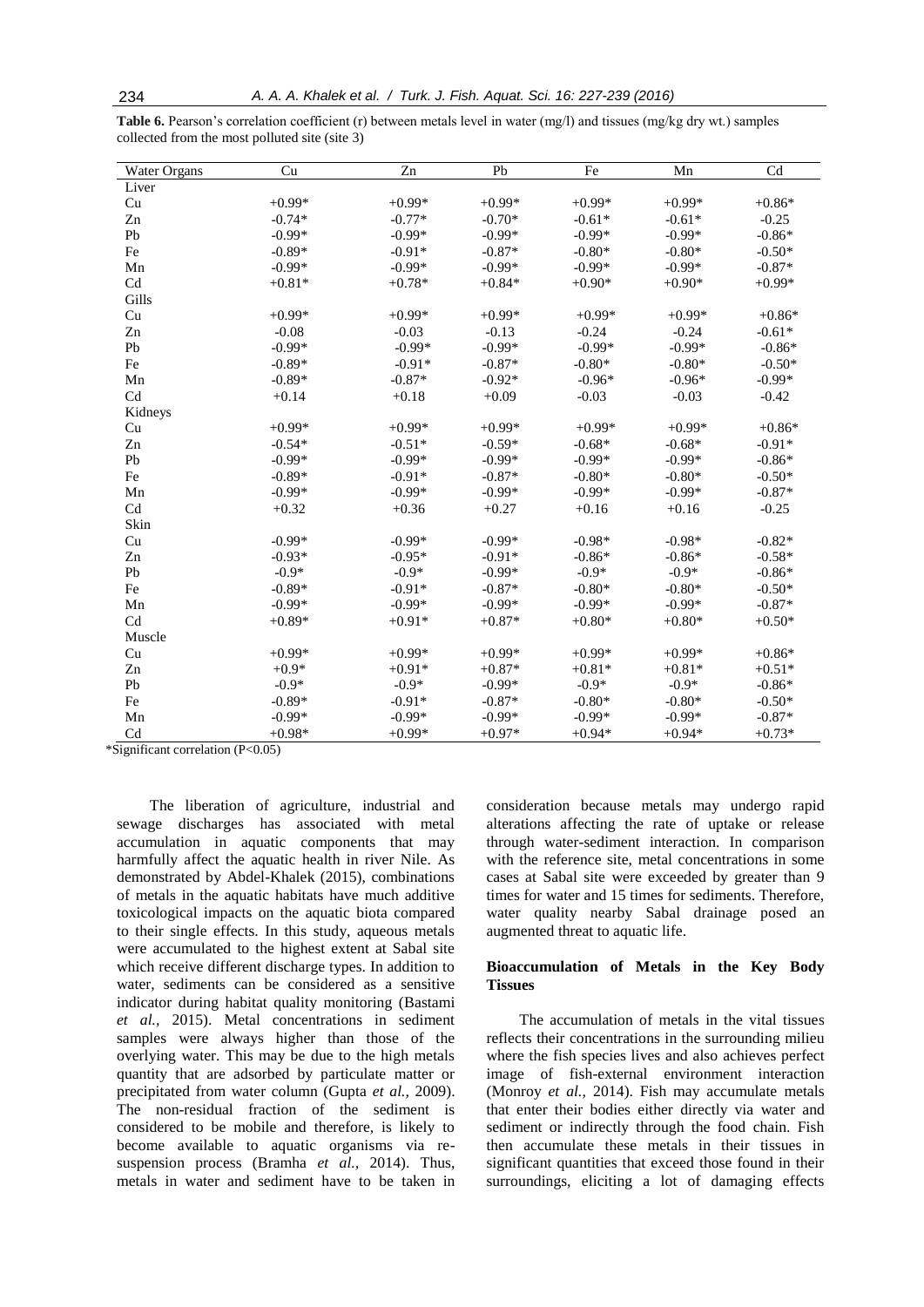| ×<br>w<br>۰. | ۰, |
|--------------|----|

**Table 7.** Pearson's correlation coefficient (r) between metals level in sediment (mg/kg dry wt) and tissues (mg/kg dry wt.) samples collected from the most polluted site (site 3)

| Sediment Organs | Cu       | Zn       | Pb       | Fe       | Mn       | Cd       |
|-----------------|----------|----------|----------|----------|----------|----------|
| Liver           |          |          |          |          |          |          |
| Cu              | $-0.99*$ | $-0.37$  | $+0.13$  | $-0.16$  | $-0.51*$ | $+0.87*$ |
| Zn              | $+0.73*$ | $-0.41$  | $-0.80*$ | $-0.59*$ | $+0.97*$ | $-0.25$  |
| Pb              | $+0.99*$ | $+0.37$  | $-0.13$  | $+0.16$  | $+0.51*$ | $-0.87*$ |
| Fe              | $+0.89*$ | $-0.15$  | $-0.61*$ | $-0.36$  | $+0.87*$ | $-0.50*$ |
| Mn              | $+0.99*$ | $+0.37$  | $-0.13$  | $+0.16$  | $+0.51*$ | $-0.87*$ |
| Cd              | $-0.82*$ | $-0.81*$ | $-0.43$  | $-0.67*$ | $+0.04$  | $+0.99*$ |
| Gills           |          |          |          |          |          |          |
| Cu              | $-0.99*$ | $-0.37$  | $+0.13$  | $-0.16$  | $-0.51*$ | $+0.87*$ |
| Zn              | $+0.09$  | $+0.97*$ | $+0.97*$ | $+0.99*$ | $-0.79*$ | $-0.61*$ |
| Pb              | $+0.99*$ | $+0.37$  | $-0.13$  | $+0.16$  | $+0.51*$ | $-0.87*$ |
| Fe              | $+0.89*$ | $-0.15$  | $-0.61*$ | $-0.36$  | $+0.87*$ | $-0.50*$ |
| Mn              | $+0.90*$ | $+0.71*$ | $+0.28$  | $+0.54*$ | $+0.12$  | $-0.99*$ |
| Cd              | $-0.13$  | $+0.89*$ | $+0.99*$ | $+0.97*$ | $-0.90*$ | $-0.42$  |
| Kidneys         |          |          |          |          |          |          |
| Cu              | $-0.99*$ | $-0.37$  | $+0.13$  | $-0.16$  | $-0.51*$ | $+0.87*$ |
| Zn              | $+0.55*$ | $+0.97*$ | $+0.73*$ | $+0.89*$ | $-0.40$  | $-0.91*$ |
| Pb              | $+0.99*$ | $+0.37$  | $-0.13$  | $+0.16$  | $+0.51*$ | $-0.87*$ |
| Fe              | $+0.89*$ | $-0.15$  | $-0.61*$ | $-0.36$  | $+0.87*$ | $-0.50*$ |
| Mn              | $+0.99*$ | $+0.37$  | $-0.13$  | $+0.16$  | $+0.51*$ | $-0.87*$ |
| C <sub>d</sub>  | $-0.31$  | $+0.80*$ | $+0.99*$ | $+0.91*$ | $-0.97*$ | $-0.25$  |
| Skin            |          |          |          |          |          |          |
| Cu              | $+0.99*$ | $+0.29$  | $+0.29$  | $+0.08$  | $+0.57*$ | $-0.82*$ |
| Zn              | $+0.93*$ | $-0.05$  | $-0.53*$ | $-0.26$  | $+0.82*$ | $-0.58*$ |
| Pb              | $+0.99*$ | $+0.37$  | $-0.13$  | $+0.16$  | $+0.51*$ | $-0.87*$ |
| Fe              | $+0.89*$ | $-0.15$  | $-0.61*$ | $-0.36$  | $+0.87*$ | $-0.50*$ |
| Mn              | $+0.99*$ | $+0.37$  | $-0.13$  | $+0.16$  | $+0.51*$ | $-0.87*$ |
| Cd              | $-0.89*$ | $+0.15$  | $+0.61*$ | $+0.36$  | $-0.87*$ | $+0.50*$ |
| Muscle          |          |          |          |          |          |          |
| Cu              | $-0.99*$ | $-0.37$  | $+0.13$  | $-0.16$  | $-0.51*$ | $+0.87*$ |
| Zn              | $-0.89*$ | $+0.14$  | $+0.60*$ | $+0.35$  | $-0.87*$ | $+0.51*$ |
| Pb              | $+0.99*$ | $+0.37$  | $-0.13$  | $+0.16$  | $+0.51*$ | $-0.87*$ |
| Fe              | $+0.89*$ | $-0.15$  | $-0.61*$ | $-0.36$  | $+0.87*$ | $-0.50*$ |
| Mn              | $+0.99*$ | $+0.37$  | $-0.13$  | $+0.16$  | $+0.51*$ | $-0.87*$ |
| Cd              | $-0.98*$ | $-0.14$  | $+0.36$  | $+0.07$  | $-0.69*$ | $+0.73*$ |

\*Significant correlation (P<0.05)

(Agah *et al.,* 2009). Moreover, fish that exist in lowoxygenated aquatic environments should increase their respiratory rate to compensate  $O<sub>2</sub>$  deficiency and consequently increase metal accumulation (Abdel-Khalek, 2015). The excessive metals' accumulation in the studied fish at Sabal site is likely to be due to the high discharging activities that associated with a high influx of metals as a result of different surrounding sources of discharges. The dispersion of metals content with increasing distance from discharge point as in site4 may decrease metal concentrations to some extent but it still higher than that of the site2 where less discharge activities were observed. The low metal accumulation in fish that collected from site2 indicated that moderate amount of metal load can be regulated without massive bioaccumulation in tissues. The divergent metals accumulation among tissues in the same fish species depends on the mode and the duration of exposure to the surrounding metals (Maheswari *et al.,* 2006). The results of this study indicated that *O. niloticus* have a selective maintenance of metals in their tissues. Koca et al. (2005) reported that the bioaccumulation patterns of a certain pollutant in the aquatic biota depend mainly on the uptake and removal rates of this pollutant. Bioavailability of the studied metals was observed to be tissue specific with different accumulation patterns. The external tissues of gills and skin showed high accumulation pattern in case of some metals and this may be attributed to the anatomical location of these tissues which allow their direct and continuous contact with the external pollutants. While, the excessive metal accumulation in liver tissues are associated with the detoxification, transformation and excretion processes that occur in hepatic tissues (Zauke *et al.,* 1999). Also, the haemopoietic functions of kidney with abundant blood supply explain their excessive accumulation of metals. As indicated by MPI, the bioaccumulated metals were differentially distributed in the studied tissues with tendency to concentrate in the active metabolic organs either for long-term storage or excretion. This observation was in agreement with Omar *et al.* (2014) who reported that the metabolically active tissues as liver and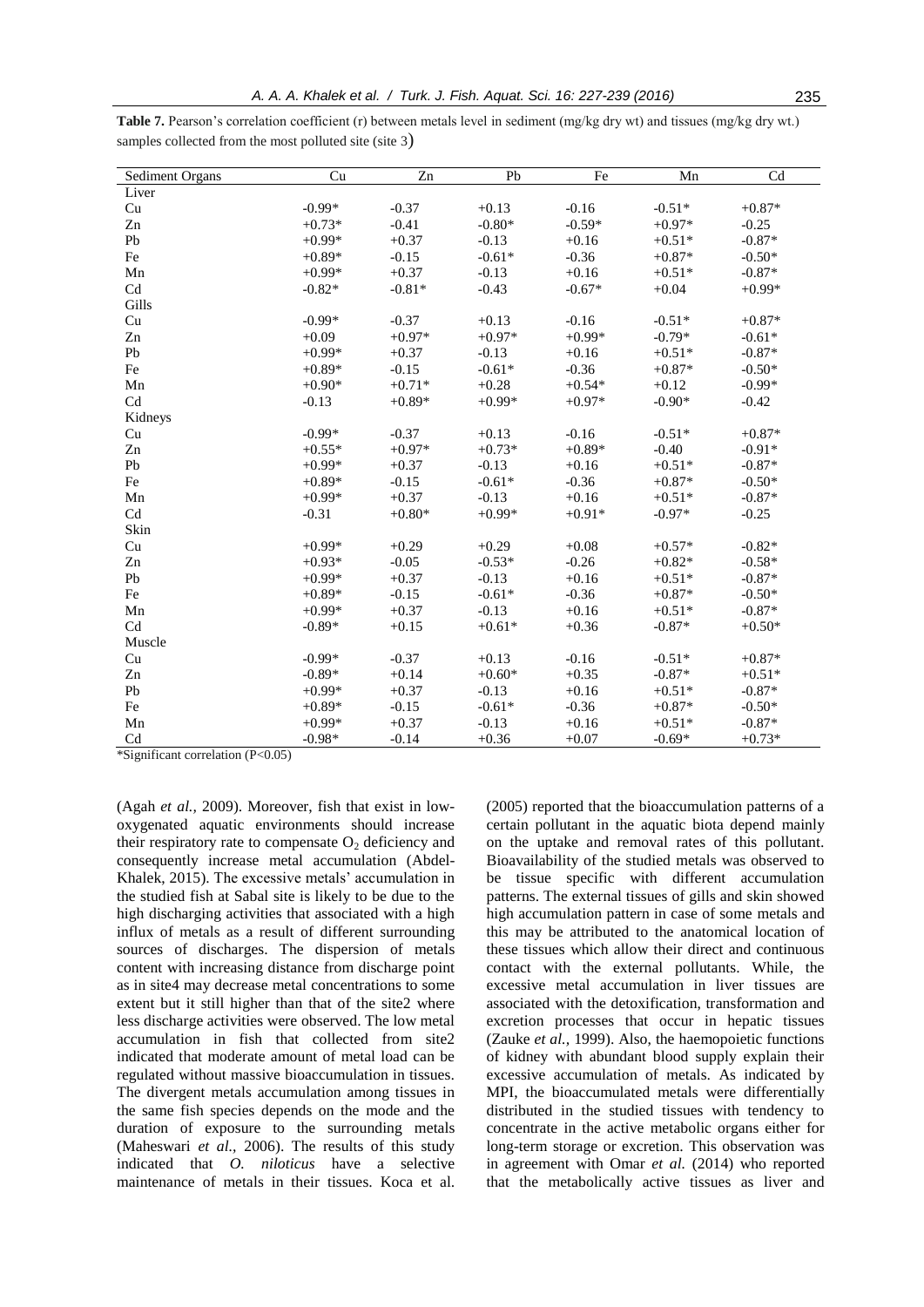|                   |                 | Site1            |            | Site <sub>2</sub> |            | Site3        |            | Site4             |            |
|-------------------|-----------------|------------------|------------|-------------------|------------|--------------|------------|-------------------|------------|
|                   |                 | (reference site) |            | (upstream site)   |            | (Sabal site) |            | (downstream site) |            |
|                   |                 | HIm              | <b>HIs</b> | HIm               | <b>HIs</b> | HIm          | <b>HIs</b> | HIm               | <b>HIs</b> |
|                   | Normal eaters   | 0.07             | 0.06       | 0.14              | 0.12       | 0.24         | 0.64       | 0.20              | 0.17       |
| Copper            | Habitual eaters | 0.03             | 0.03       | 0.07              | 0.06       | 0.11         | 0.29       | 0.09              | 0.08       |
| Zinc              | Normal eaters   | 0.01             | 0.05       | 0.03              | 0.09       | 0.14         | 0.14       | 0.03              | 0.14       |
|                   | Habitual eaters | 0.05             | 0.33       | 0.14              | 0.42       | 0.65         | 0.56       | 0.14              | 0.56       |
|                   | Normal eaters   | 0.0004           | 0.0006     | 0.0019            | 0.0017     | 0.0024       | 0.0024     | 0.0021            | 0.0017     |
| Lead              | Habitual eaters | 0.0019           | 0.0028     | 0.0091            | 0.0078     | 0.011        | 0.011      | 0.0096            | 0.0079     |
|                   | Normal eaters   | 0.005            | 0.03       | 0.05              | 0.09       | 0.07         | 0.14       | 0.03              | 0.04       |
| Iron              | Habitual eaters | 0.02             | 0.12       | 0.21              | 0.42       | 0.33         | 0.64       | 0.21              | 0.17       |
|                   | Normal eaters   | 0.002            | 0.04       | 0.001             | 0.05       | 0.007        | 0.08       | 0.004             | 0.05       |
| Manganese         | Habitual eaters | 0.007            | 0.16       | 0.005             | 0.24       | 0.03         | 0.36       | 0.02              | 0.25       |
| Cadmium           | Normal eaters   | 0.01             | 0.05       | 0.11              | 0.12       | 0.14         | 0.2        | 0.16              | 0.12       |
|                   | Habitual eaters | 0.06             | 0.24       | 0.51              | 0.53       | 0.65         | 0.9        | 0.71              | 0.53       |
| Cumulative values | Normal eaters   | 0.0974           | 0.2306     | 0.3329            | 0.4717     | 0.5994       | 1.2024     | 0.4261            | 0.5217     |
|                   | Habitual eaters | 0.1689           | 0.8828     | 0.9441            | 1.6778     | 1.781        | 2.761      | 1.1796            | 1.5979     |

**Table 8.** Hazard index for muscle  $(H_{\text{Im}})$  and skin  $(H_{\text{S}})$  consumption of *O. niloticus* calculated at mean ingestion rate (0.0312) kg/day) and subsistence ingestion rate (0.1424 kg/day)

kidneys had high affinity to concentrate the greatest amount of most metals in their tissues. In contrast, the lowest metals bioaccumulation were observed in muscles (lowest MPI) and this may be related to the high fat-content in muscle tissues with low affinity to combine with metals in addition to the low metabolic activity of muscle (Uluturhan and Kucuksezgin, 2007).

#### **Bioaccumulation Factor (BAF)**

The bioaccumulation factor is evaluated in relation to the concentration of the aqueous metal at which the studied fish inhabits. Accumulation of metals in aquatic biota includes complicated relation between exogenous and endogenous factors such as bioavailability of metal, physicochemical characteristics of surrounding water, species, age and physiological status (Moiseenko and Kudryavtseva, 2001). In general, the nonessential metals are bioaccumulated with less efficiency compared to the high bioaccumulation efficiency of essential metals in the various tissues. The relatively higher BAF of essential elements may be due to their role as an activator of numerous enzymes present in fish (Uluturhan and Kucuksezgin, 2007). Gills, liver and kidney tissues were witnessed to be active bioaccumulators for most metals since these tissues have a considerable mass in which the accumulated metals may be detoxified, regulated or excreted (Reinfelder *et al.,* 1998). These results were coincided with that observed by Jayaprakash *et al.* (2015) as they showed that the highest BAF values of Ni, Pb, Mn, Co, Cr, Fe, Cu and Zn were observed in the gills and liver tissues.

#### **Correlation Between Metals**

The correlations between metals in the different

compartments depend on physical, chemical and biological activities that always occurring in aquatic habitats. Moreover, releasing of pollutants as well as other anthropogenic processes has strong impacts on the metals distribution and behavior in the aquatic environment (Baeyens *et al.,* 1998). During interpretation of correlation coefficient, one should keep in mind that correlation cannot conclusively prove causation it gives only a degree of relationship (Vasić *et al.,* 2012). Correlation analysis was done for the studied concentrations of metals in water & sediment with respect to the bioaccumulated metals in the different tissues. The main impact on the bioaccumulated metals in the different tissues was determined to be tissue specifically affected by both aqueous and sedimentary metal contents. The correlation-based study gives an indication about the potential relationships between metals: common source, related dependence and similar behaviors (Diop *et al.,* 2015). The aqueous metals showed positive correlation with Cu and negative correlation with Pb, Fe & Mn in almost all studied tissues which suggested that these metals had mutual sources, related dependence, uniform distribution and same performance in the aquatic environment. This present observation was supported by previous authors who endorsed that the bioaccumulated metals in fish are greatly affected by the concentration of metals in water they lived (Dsikowitzky *et al.,* 2013, PuYang *et al.,* 2015). While, the relationships between the accumulated metals in sediment and tissues was extremely diverse according to metal and tissue types suggested that metals in sediments does not share the above specific metal traits. In addition, sedimentary metals are easily re-suspended and modifying the distribution pattern between aqueous and particulate phases (Monferrán *et al.,* 2016). The bioaccumulated metals in the different tissues had different level of correlation with respect to metals concentrations in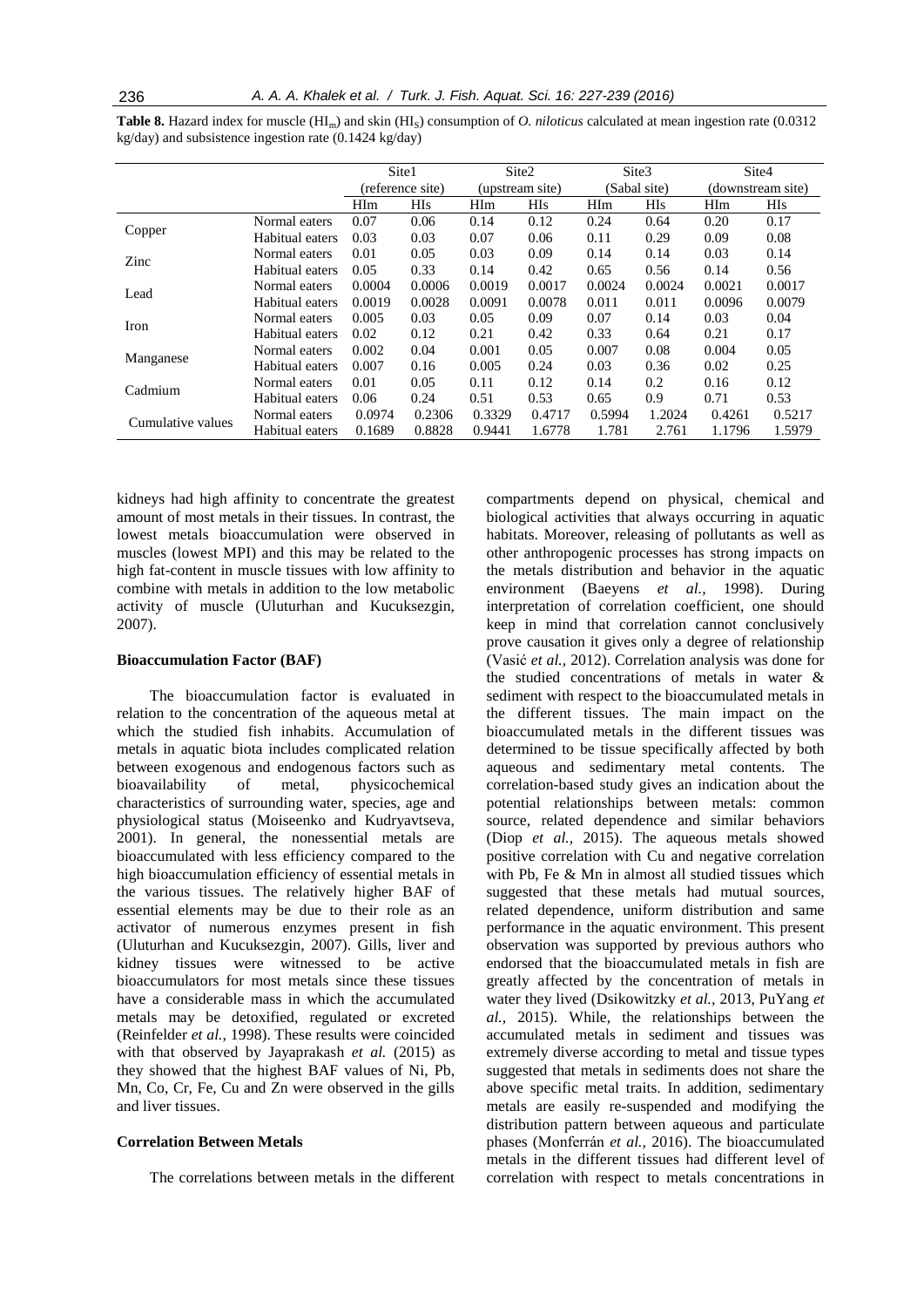their surroundings, which showed that more intricate activities are involved during the bioaccumulation process including metal absorption efficiencies and efflux rates along the different tissues (Reis *et al.,* 2012).

### **HI**

One of the main aims of this study was to recognize and quantify the potentially harmful metals in the edible tissues of fish that facing different pollution levels along river Nile. By this means, a risk assessment study has been done to establish the possible human health hazard around the studied sites. Bioaccumulation of metals in the edible tissues is a useful tool for examining the biological responsibility of those metals that present at elevated levels other than assessment of public health risk (Bastami *et al.,* 2015). In agreement with Omar *et al.* (2014), although the HI values do not pose any health hazards for the normal consumers, the levels are likely to be greater for fish-dependent consumers in addition the risk may significantly increase when these tissues are collectively consumed. Risk avoidance should then focus on diminishing the amount of discharged metals, especially those with long half-life time, into the hot spot sites of river Nile.

# **Conclusions**

This study suggests that Nile tilapia was able to bioaccumulate several metals in its tissues with varying concentrations, and so it could be used as significant bioindicator to monitor metal pollution in many aquatic hot spots. Our studied metals showed different accumulation degrees in all components of the studied sites (water, sediment and fish) and accumulated to the highest extent at site3 in the vicinity of Sabal discharges. The spreading of metals with increasing distance from discharge point decreases metal concentrations to some extent. Some bioaccumulated metals in fish edible tissues were about to exceed safety threshold values which revealed alarming signs to consumer health.

### **Conflict of Interest**

The authors declare that they have no conflict of interest.

### **Acknowledge**

I would like to thank Cairo University, Faculty of Science for partly financial support of this work through the provision of chemicals necessary to complete this work.

# **References**

Abdel-Khalek, A.A. 2015. Risk assessment,

bioaccumulation of metals and histopathological alterations in Nile tilapia (*Oreochromis niloticus*) facing degraded aquatic conditions. Bulletin of Environmental Contamination and Toxicology, 94: 77–83. doi 10.1007/s00128-014-1400-9

- Agah, H., Leemakers, M., Elskens, M., Fatemi, S.M.R. and Baeyens, W. 2009. Accumulation of trace metals in the muscles and liver tissues of five fish species from the Persian Gulf. Environmental Monitoring and Assessment, 157: 499–514. doi: 10.1007/s10661-008- 0551-8.
- Aiman, U., Mahmood, A., Waheed, S. and Malik, R.N. 2016. Enrichment, geoaccumulation and risk surveillance of toxic metals for different environmental compartments from Mehmood Booti dumping site, Lahorecity, Pakistan. Chemosphere,144: 2229–2237.
- APHA (American Public Health Association) 2005. American Water Works Association. Standard methods for the examination of water and wastewater. New York.
- Arnot, J.A. and Gobas, F.A.P. 2006. A review of bioconcentration factor (BCF) and bioaccumulation factor (BAF) assessments for organic chemicals in aquatic organisms, Environmental Reviews, 14(4): 257–297. doi: 10.1139/a06-005.
- Authman, M.M.N., Abbas, H.H. and Abbas, W.T. 2013. Assessment of metal status in drainage canal water and their bioaccumulation in *Oreochromis niloticus* fish in relation to human health. Environmental Monitoring and Assessment, 185(1): 891–907. doi: 10.1007/s10661-012-2599-8.
- Baeyens, W., Elskens, M., Gillain, G. and Goeyens, L. 1998. Biogeochemical behaviour of Cd, Cu, Pb and Zn in the Scheldt estuary during the period 1981– 1983. Hydrobiologia, 366: 15–44. Doi: 10.1007/978- 94-017-3573-5\_2.
- Bastami, K.D., Afkhami, M., Mohammadizadeh, M., Ehsanpour, M., Chambari, S., Aghaei, S., Esmaeilzadeh, M., Neyestani, M.R., Lagzaee, F. and Baniamam, M. 2015. Bioaccumulation and ecological risk assessment of heavy metals in the sediments and mullet Liza klunzingeri in the northern part of the Persian Gulf. Marine Pollution Bulletin, 94: 329–334. doi: 10.1016/j.marpolbul.2015.01.019.
- Biswas, S., Prabhu, R.K., Hussain, K.J., Selvanayagam, M. and Satpathy, K.K. 2012. Heavy metal concentration in edible fishes from coastal region of Kalpakkam, southeastern part of India. Environmental Monitoring and Assessment, 184(8): 5097–5104. doi: 10.1007/s10661-011-2325-y
- Bramha, S.N., Mohanty, A.K., Satpathy, K.K., Kanagasabapathy, K.V., Panigrahi, S., Samantara, M.K. and Prasad, M.V.R. 2014. Heavy metal content in the beach sediment with respect to contamination levels and sediment quality guidelines: a study at Kalpakkam coast, southeast coast of India. Environmental Earth Sciences, 72: 4463–4472. doi: 10.1007/s12665-014-3346y.
- Cabrera, F., Conde, B. and Flores, V. 1992. Heavy metals in the surface sediments of the tidal river Tinto (SW Spain). Fresenius Environmental Bulletin, 1: 400– 405. doi: 10 18-46 19t92/060400-06.
- Diop, C., Dewaelé, D., Cazier, F., Diouf, A. and Ouddane, B. 2015. Assessment of trace metals contamination level, bioavailability and toxicity in sediments from Dakar coast and Saint Louis estuary in Senegal, West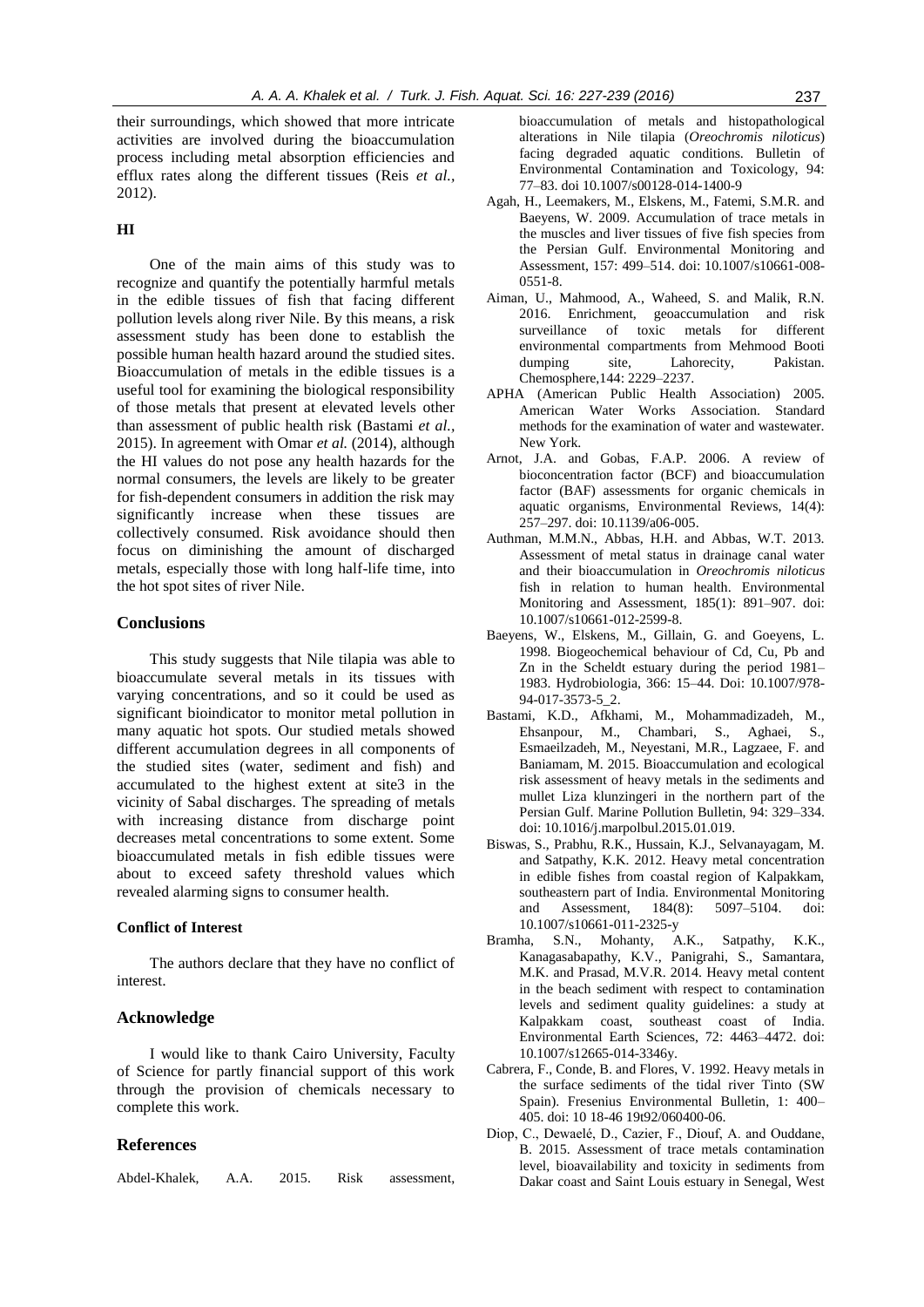Africa. Chemosphere, 138: 980–987. doi: 10.1016/j.chemosphere.2014.12.041.

- Dsikowitzky, L., Mengesha, M., Dadebo, E., deCarvalho, C.E. and Sindern, S. 2013. Assessment of heavy metals in water samples and tissues of edible fish species from Awassa and Koka rift valley lakes, Ethiopia. Environmental Monitoring and Assessment. 185, 3117–3131. doi: 10.1007/s10661-012-2777-8.
- Elkady, A.A., Sweet, S.T., Wade, T.L. and Klein, A.G. 2015. Distribution and assessment of heavy metals in the aquatic environment of Lake Manzala, Egypt. Ecological Indicators, 58: 445–457. doi:10.1016/j.ecolind.2015.05.029.
- FAO/WHO. 2006. A model for establishing upper levels of intake for nutrients and related substances. Food and Agriculture Organization of the United Nations/World Health Organization, FAO/WHO Nutrient Risk Assessment Workshop, 2–6 May 2005, WHO Headquarters, Geneva.
- Fathi, A.A. and Flower, R.J. 2005. Water quality and phytoplankton communities in lake Qarun (Egypt). Aquatic Sciences, 67: 350–362. doi: 10.1007/s00027- 005-0777-2.
- Findik, O. and Cicek, E. 2011. Metal concentrations in two bioindicator fish species, *Merlangius merlangus, Mullus barbatus*, captured from the West Black Sea Coasts (Bartin) of Turkey. Bulletin of Environmental Contamination and Toxicology, 87(4): 399–403. doi: 10.1007/s00128-011-0373-1.
- Gupta, A., Rai, D.K., Pandey, R.S. and Sharma, B. 2009. Analysis of some heavy metals in the riverine water, sediment and fish from river Ganges at Allahabad. Environmental Monitoring and Assessment, 157: 449–458. doi: 10.1007/s10661-008-0547-4.
- Hseu, Z.Y. 2004. Evaluating heavy metal contents in nine composts using four digestion methods. Bioresource Technology, 95: 53–59. doi:10.1016/j.biortech.2004.02.008.
- Jayaprakash, M., Kumar, R.S., Giridharan, L., Sujitha, S.B., Sarkar, S.K. and Jonathan, M.P. 2015. Bioaccumulation of metals in fish species from water and sediments in macro tidal Ennore creek, Chennai, SE coast of India: Ametropolitan city effect. Ecotoxicology and Environmental Safety, 120: 243– 255. doi.org/10.1016/j.ecoenv.2015.05.042.
- Koca, Y.B.M., Koca, S., Yildiz, S., Gurcu, B., Osanc, E. and Tuncbas, O. 2005. Investigation of histopathological and cytogenetic effects on *Lepomis gibbosus* (Pisces: Perciformes) in the Cine stream (Aydin/Turkey) with determination of water pollution. Environmental Toxicology, 20: 560–571. doi: 10.1002/tox.20145.
- Mahboob, S., Al-Balawi, H.F.A., Al-Misned, F., Al-Quraishy, S. and Ahmad, Z. 2014. Tissue metal distribution and risk assessment for important fish species from Saudi Arabia. Bulletin of Environmental Contamination and Toxicology, 92: 61–66. doi: 10.1007/s00128-013-1139-8.
- Maheswari, N., Jayalakshmy, K.V., Balachandran, K.K. and Joseph, T. 2006. Bioaccumulation of toxic metals by fish in a semi-enclosed tropical ecosystem.
- Environmental Forensics, 7: 197–206. doi: 10.1080/15275920600840438.
- Malik, N., Biswas, A.K., Qureshi, T.A., Borana, K. and Virha, R. 2010. Bioaccumulation of heavy metals in fish tissues of a freshwater lake of Bhopal. Environmental Monitoring and Assessment, 160:

267–276. doi: 10.1007/s10661-008-0693-8.

- Moiseenko, T.I. and Kudryavtseva, L.P. 2001. Trace metal accumulation and fish pathologies in areas affected by mining and metallurgical enterprises in the Kola Region, Russia. Environmental Pollution, 114: 285– 297. doi:10.1016/S0269-7491(00)00197-4.
- Monferrán, M.V., Garnero, P., Bistoni, M.A., Anbar, A.A., Gordon, G.W. and Wunderlin, D.A. 2016. From water to edible fish. Transfer of metals and metalloids in the San Roque Reservoir (Córdoba, Argentina). Implications associated with fish consumption. Ecological Indicators, 63: 48–60. doi: org/10.1016/j.ecolind.2015.11.048.
- Monroy, M., Maceda-Veiga, A. and de Sostoa, A. 2014. Metal concentration in water, sediment and four fish species from Lake Titicaca reveals a large-scale environmental concern. Science of the Total Environment, 487: 233–244. doi:10.1016/j.scitotenv.2014.03.134.
- Nakayama, S.M.M., Ikenaka, Y., Muzandu, K., Choongo, K., Oroszlany, B., Teraoka, H., Mizuno, N. and Ishizuka, M. 2010. Heavy metal accumulation in lake sediments, fish (*Oreochromis niloticus* and *Serranochromis thumbergi*) and crayfish (*Cherax quadricarinatus*) in Lake Itezhi-tezhi and Lake Kariba, Zambia. Archives of Environmental Contamination and Toxicology, 59: 291–300. doi: 10.1007/s00244-010-9483-8.
- Öner, M., Atli, G. and Canli, M. 2008. Changes in serum biochemical parameters of freshwater fish *Oreochromis niloticus* following prolonged metal (Ag, Cd, Cr, Cu, Zn) exposures. Environmental Toxicology and Chemistry, 27: 360–366. doi: 10.1897/07-281R.1.
- Osman, A.G.M., Al-Awadhi, R.M., Harabawy, A.S.A. and Mahmoud, U.M. 2010. Evaluation of the use of protein electrophoresis of the African Catfish *Clarias gariepinus* (Burchell, 1822) for biomonitoring aquatic pollution. Environmental Research, 4(3): 235–243. doi: 10.3923/erj.2010.235.243.
- Osman, A.G.M. and Kloas, W. 2010. Water quality and heavy metal monitoring in water, sediments, and tissues of the African catfish *Clarias gariepinus* (Burchell, 1822) from the River Nile, Egypt. Journal of Environmental Protection, 1: 389–400. doi: 10.4236/jep.2010.14045.
- Pejman, A., Bidhendi, G.N., Ardestani, M., Saeedi, M. and Baghvand, A. 2015. A new index for assessing heavy metals contamination in sediments: A case study.<br>Ecological Indicators. 58: 365–373. Ecological Indicators, 58: doi:10.1016/j.ecolind.2015.06.012.
- PuYang, X., Gao, C. and Han, L. 2015. Risk Assessment of heavy metals in water and two fish species from golf course ponds in Beijing, China. Bulletin of Environmental Contamination and Toxicology, 94: 437–443. doi: 10.1007/s00128-015-1476-x.
- Reinfelder, J.R., Fisher, N.S., Luoma, S.N., Nichols, J.W. and Wang, W.X. 1998. Trace element trophic transfer in aquatic organisms: a critique of the kinetic model approach. Science of the Total Environment, 219: 117–135. doi:10.1016/S0048-9697(98)00225-3.
- Reis, P.A., Salgado, M.A. and Vasconcelos, V. 2012. Goose barnacle *Pollicipes pollicipes* as biomonitor of metal contamination in the northwest coast of Portugal. Environmental Monitoring and Assessment, 184: 6987–7000. doi: 10.1007/s10661-011-2474-z.
- Sarwar, S.G. and Wazir, N.N. 1988. Abiotic environment of